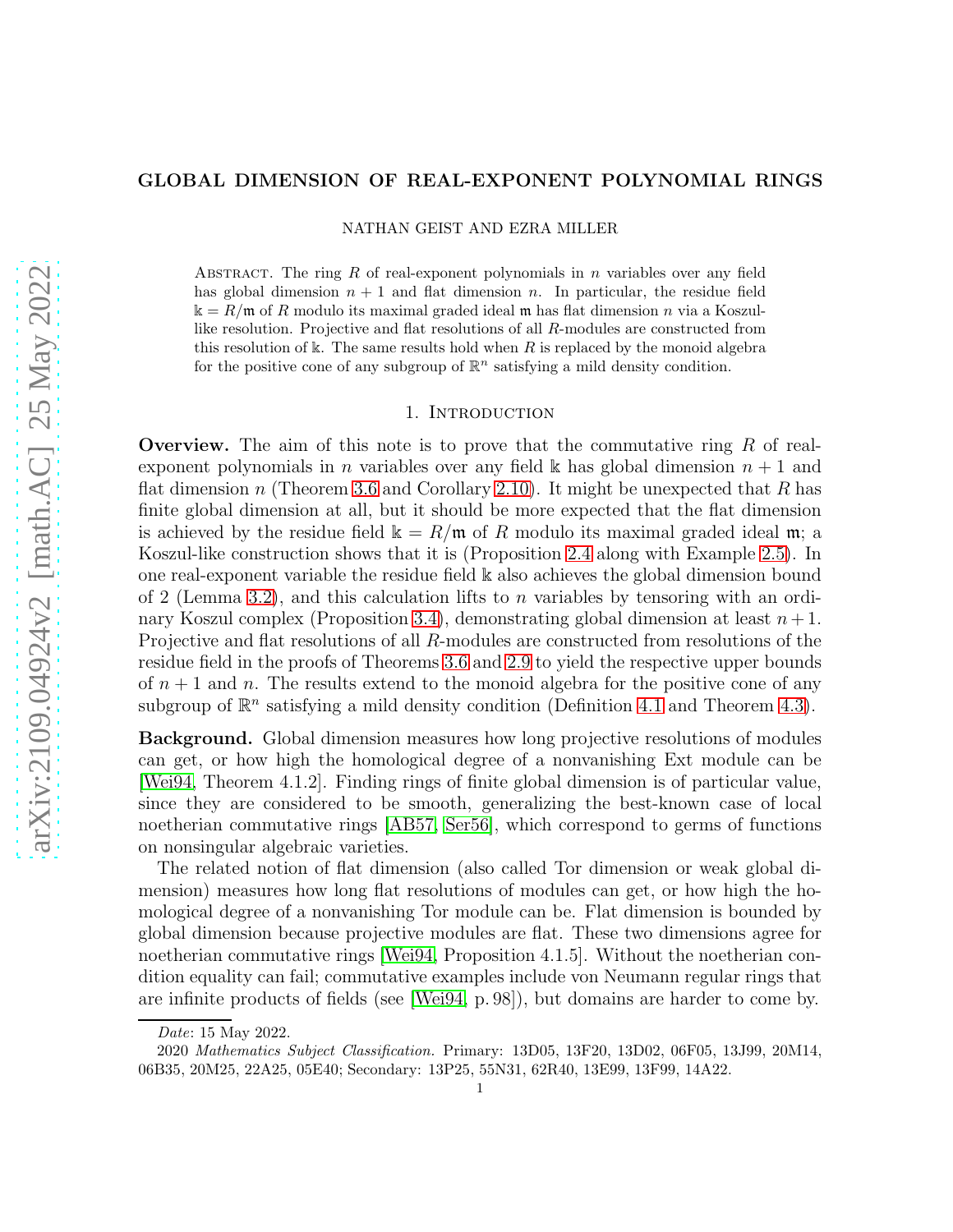## 2 NATHAN GEIST AND EZRA MILLER

The cardinality of a real-exponent polynomial ring a priori indicates a difference between flat and projective dimension that could be as high as 1 plus the index on  $\aleph$ in the cardinality of the real numbers [\[Oso74,](#page-9-2) p.14]. In certain situations, such as in valuation rings, ideals generated by  $\aleph_n$  and no fewer elements are known to cause global dimension at least  $n + 2$  [\[Oso67\]](#page-9-3) (cf. [\[Oso74,](#page-9-2) Theorem, p.14]). But despite R having an ideal minimally generated by all monomials with total degree 1, of which there are  $2^{\aleph_0}$ , the dimension of the positive cone of exponents is more pertinent than its cardinality. This remains the case when the exponent set is intersected with a suitably dense subgroup of  $\mathbb{R}^n$ : the rank of the subgroup is irrelevant (Section [4\)](#page-6-2).

**Methods.** The increase from global dimension n to  $n+1$  in the presence of n variables is powered by the violation of condition 5 from [\[Bas60,](#page-8-1) Theorem P]: a monomial ideal with an "open orthant" of exponents, such as the maximal ideal  $\mathfrak{m}_1$  in one indeterminate, is a direct limit of principal monomial ideals (Lemma [3.1\)](#page-4-2) but is not projective (Lemma [3.2\)](#page-5-0). This phenomenon occurs already for Laurent polynomials  $L_1$  in one integer-exponent variable. But although  $m_1$  and  $L_1$  both have projective dimension 1, the real-exponent maximal ideal  $\mathfrak{m}_1$  is a submodule of a projective (actually, free) module; the inclusion has a cokernel, and its projective dimension is greater by 1.

The most nontrivial point is how to produce a projective resolution of length at most  $n + 1$  for any module over the real-exponent polynomial ring R in n variables. Our approach takes two steps. The first is a length  $n$  Koszul-like complex (Definition [2.7\)](#page-4-3) in 2n variables that resolves the residue field and can be massaged into a flat resolution of any module (Theorem [2.9\)](#page-4-1). This "total Koszul" construction was applied to combinatorially resolve monomial ideals in ordinary (that is, integer-exponent) polynomial rings [\[EMO20,](#page-8-2) Section 6]. The integer grading in the noetherian case makes this construction produce a Koszul double complex, which is key for the combinatorial purpose of minimalizing the resulting free resolution by splitting an associated spectral sequence. It is not obvious whether the double complex survives to the real-exponent setting, but the total complex does (Definition [2.7;](#page-4-3) cf. [\[Wei94,](#page-9-0) Application 4.5.6]), and that suffices here because minimality is much more subtle—if it is even possible—in the presence of real exponents [\[Mil20c\]](#page-8-3).

Motivations. Beyond basic algebra, there has been increased focus on non-noetherian settings in, for example, noncommutative geometry and topological data analysis.

Quantum noncommutative toric geometry [\[KLMV20\]](#page-8-4) is based on dense finitely generated additive subgroups of  $\mathbb{R}^n$  instead of the discrete sublattices that the noetherian commutative setting requires. The situations treated by our main theorems, including especially Section [4,](#page-6-2) correspond to "smooth" affine quantum toric varieties and could have consequences for sheaf theory in that setting.

The question of finite global dimension over real-exponent polynomial rings has surfaced in topological data analysis (TDA), where modules graded by  $\mathbb{R}^n$  are known as real multiparameter persistent homology, cf. [\[Les15\]](#page-8-5), [\[Mil20c\]](#page-8-3), and [\[BM20\]](#page-8-6), for example,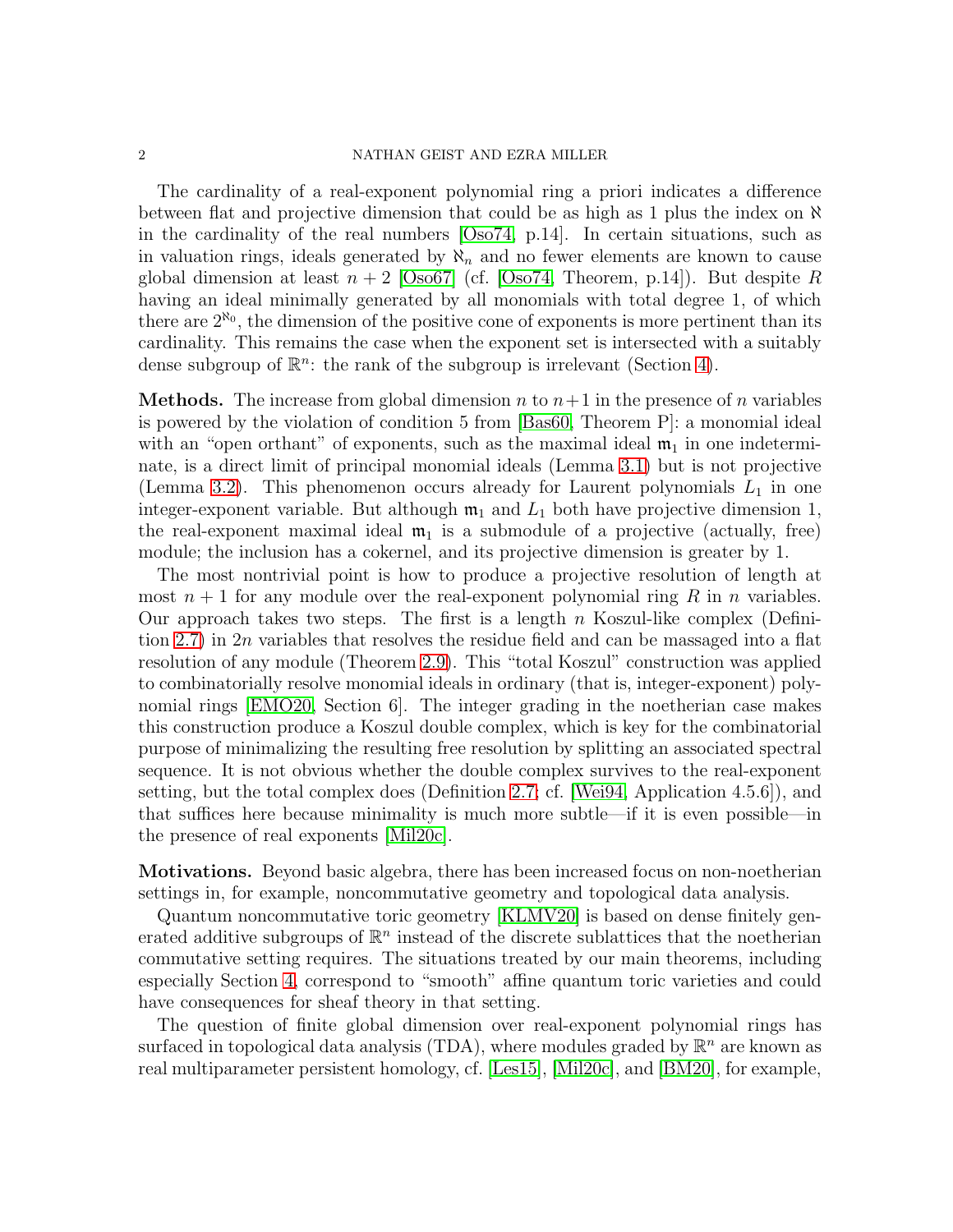or [\[Oud15\]](#page-9-4) for a perspective from quiver theory. The question of global dimension arises because defining metrics for statistical analysis requires distances between persistence modules, many of which use derived categorical constructions [\[KS18,](#page-8-7) [Mil20b,](#page-8-8) [BP21\]](#page-8-9); see [\[BM20,](#page-8-6) Section 7.1] for an explicit mention of the finite global dimension problem.

Real-exponent modules that are graded by  $\mathbb{R}^n$  and satisfy a suitable finiteness condition ("tameness") to replace the too-easily violated noetherian or finitely presented conditions admit finite multigraded resolutions by monomial ideals [\[Mil20a,](#page-8-10) Theorem 6.12], which are useful for TDA. But even in the tame setting no universal bound is known for the finite lengths of such resolutions [\[Mil20c,](#page-8-3) Remark 13.15]. The global dimension calculations here suggest but do not immediately imply a universal bound of  $n + 1$ .

**Notation.** The ordered additive group  $\mathbb{R}$  of real numbers has its monoid  $\mathbb{R}_+$  of nonnegative elements. The *n*-fold product  $\mathbb{R}^n = \prod_{i=1}^n \mathbb{R}$  has nonnegative cone  $\mathbb{R}^n_+ = \prod_{i=1}^n \mathbb{R}_+$ . The monoid algebra  $R = R_n = \mathbb{k}[\mathbb{R}^n_+]$  over an arbitrary field k is the ring of realexponent polynomials in *n* variables: finite sums  $\sum_{\mathbf{a}\in\mathbb{R}_+^n} c_{\mathbf{a}} \mathbf{x}^{\mathbf{a}},$  where  $\mathbf{x}^{\mathbf{a}} = x_1^{a_1}$  $x_1^{a_1}\cdots x_n^{a_n}.$ Its unique monoid-graded maximal ideal m is spanned over k by all nonunit monomials.

Unadorned tensor products are over k. For example,  $R \cong R_1 \otimes \cdots \otimes R_1$  is an *n*-fold tensor product over k, where  $R_1 = k[\mathbb{R}_+]$  is the real-exponent polynomial ring in one variable with graded maximal ideal  $m_1$ .

# 2. FLAT DIMENSION  $n$

<span id="page-2-3"></span><span id="page-2-1"></span>**Lemma 2.1.** The filtered colimit  $\underline{\lim}_{\varepsilon>0} (R_1 \leftrightarrow \langle x^{\varepsilon} \rangle)$  of the inclusions of the principal ideals generated by  $x^{\varepsilon}$  for positive  $\varepsilon \in \mathbb{R}$  is a flat resolution  $\mathbb{K}^1$  :  $R_1 \leftarrow \mathfrak{m}_1$  of  $\mathbb{k}$  over  $R_1$ .

Proof. Colimits commute with homology so the colimit is a resolution. Filtered colimits of free modules are flat by Lazard's criterion [\[Laz64\]](#page-8-11), so the resolution is flat.  $\square$ 

<span id="page-2-2"></span>**Definition 2.2.** The *open Koszul complex* is the tensor product  $\mathbb{K}^{\mathbf{x}}_{\bullet} = \bigotimes_{i=1}^{n} \mathbb{K}^1_{\bullet}$  over the field  $\Bbbk$  of n copies of the flat resolution in Lemma [2.1.](#page-2-1) The  $2^n$  summands of  $\mathbb{K}^{\mathbf{x}}_{\bullet}$ , each a tensor product of j copies of  $R_1$  and  $n - j$  copies of  $\mathfrak{m}_1$ , are *orthant ideals*.

Example 2.3. The open Koszul complex in two real-exponent variables is depicted in Figure [2.](#page-3-1) From a geometric perspective, take the ordinary Koszul complex from Figure [1,](#page-3-2) replace the free modules with their continous versions, and push the generators as close to the origin as possible without meeting it. The four possible orthant ideals are rendered in Figure [2.](#page-3-1) From left to right, viewing them as tensor products, they correspond to the product of two closed rays  $\Bbbk[\mathbb{R}_+]$ , the product (in both orders) of a closed ray with an open ray  $\mathfrak{m}$ , and the product of two open rays. In n real-exponent variables the  $2<sup>n</sup>$  orthant ideals arise from all *n*-fold tensor products of closed and open rays.

<span id="page-2-0"></span>**Proposition 2.4.** The open Koszul complex  $\mathbb{K}^{\times}$  is a flat resolution of  $\mathbb{K}$  over R.

*Proof.* Lemma [2.1](#page-2-1) and the Künneth theorem [\[Wei94,](#page-9-0) Theorem 3.6.3].  $\Box$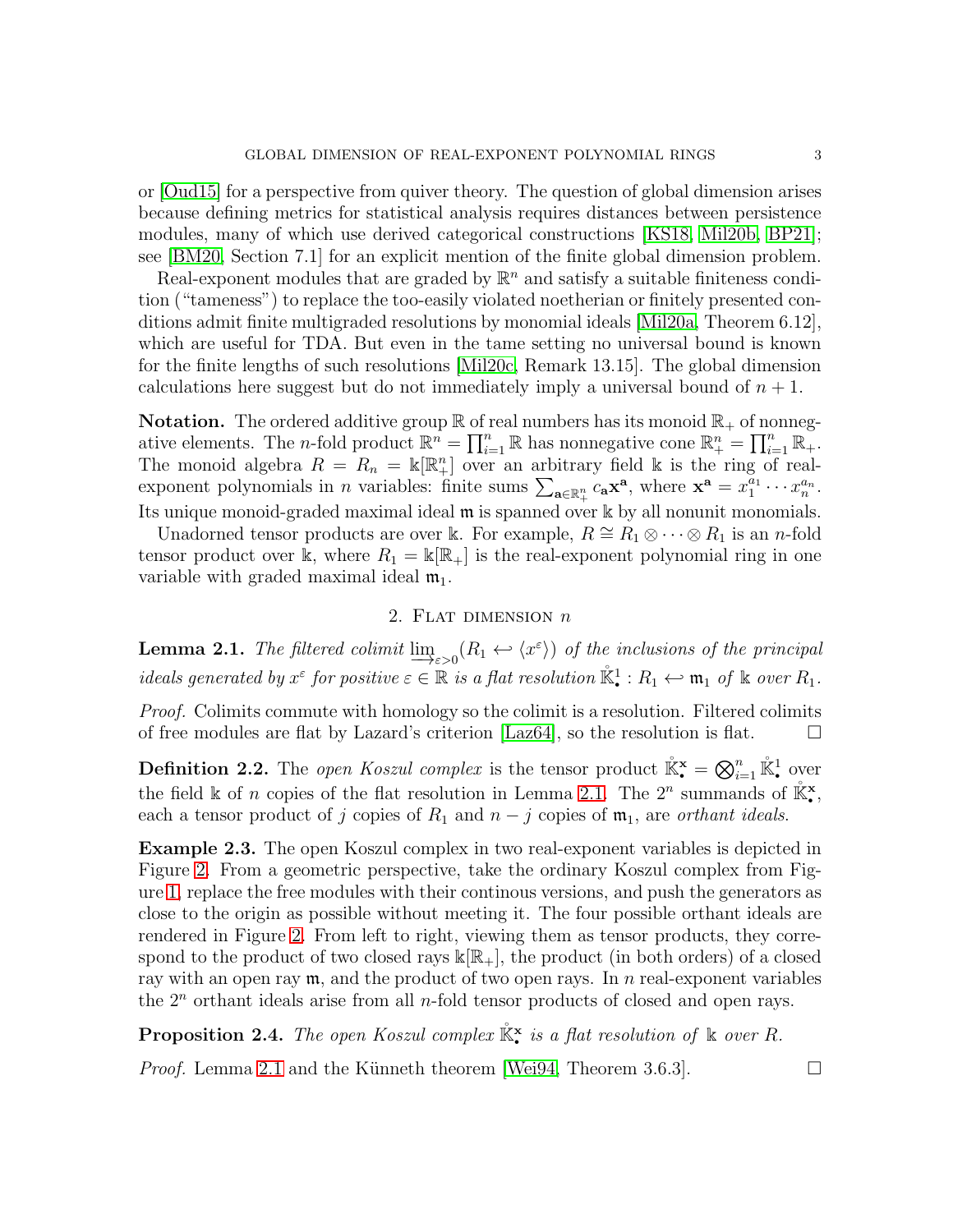

<span id="page-3-2"></span>Figure 1. Ordinary Koszul complex in two variables



<span id="page-3-1"></span>Figure 2. Open Koszul complex in two real-exponent variables

Limit-Koszul complexes similar to  $\mathbb{R}^*$  have previously been used to compute flat dimensions of absolute integral closures [\[AH97\]](#page-8-12) in the context of tight closure.

<span id="page-3-0"></span>**Example 2.5.** The sequence  $\mathbf{x}^{[\varepsilon]} = x_1^{\varepsilon}, \dots, x_n^{\varepsilon}$  is regular in R [\[BH98,](#page-8-13) Chapter 1], so the usual Koszul complex  $\mathbb{K}_{\bullet}(\mathbf{x}^{[\varepsilon]})$  is a length n free resolution of  $B_n^{\varepsilon} = R/\langle \mathbf{x}^{[\varepsilon]} \rangle$  over R. Using this resolution,  $\text{Tor}_n^R(\mathbb{k}, B_n^{\varepsilon}) = \mathbb{k}$  because  $\mathbb{k} \otimes_R \mathbb{K}_\bullet(\mathbf{x}^{[\varepsilon]})$  has vanishing differentials.

<span id="page-3-3"></span>**Lemma 2.6.** The real-exponent polynomial ring  $R^{\otimes 2} = R \otimes R$  has 2n variables

$$
\mathbf{x} = x_1, \dots, x_n = x_1 \otimes 1, \dots, x_n \otimes 1
$$
  
and 
$$
\mathbf{y} = y_1, \dots, y_n = 1 \otimes x_1, \dots, 1 \otimes x_n.
$$

Over  $R^{\otimes 2}$  is a directed system of Koszul complexes  $\mathbb{K}_\bullet(\mathbf{x}^{[\varepsilon]} - \mathbf{y}^{[\varepsilon]})$  on the sequences

$$
\mathbf{x}^{[\varepsilon]} - \mathbf{y}^{[\varepsilon]} = x_1^{\varepsilon} - y_1^{\varepsilon}, \dots, x_n^{\varepsilon} - y_n^{\varepsilon}
$$

with  $\varepsilon > 0$ . The colimit  $\mathbb{K}_{\bullet}^{\mathbf{x}-\mathbf{y}} = \lim_{\varepsilon > 0}$  $\mathbb{K}_{\bullet}(\mathbf{x}^{[\varepsilon]} - \mathbf{y}^{[\varepsilon]})$  is an  $R^{\otimes 2}$ -flat resolution of R.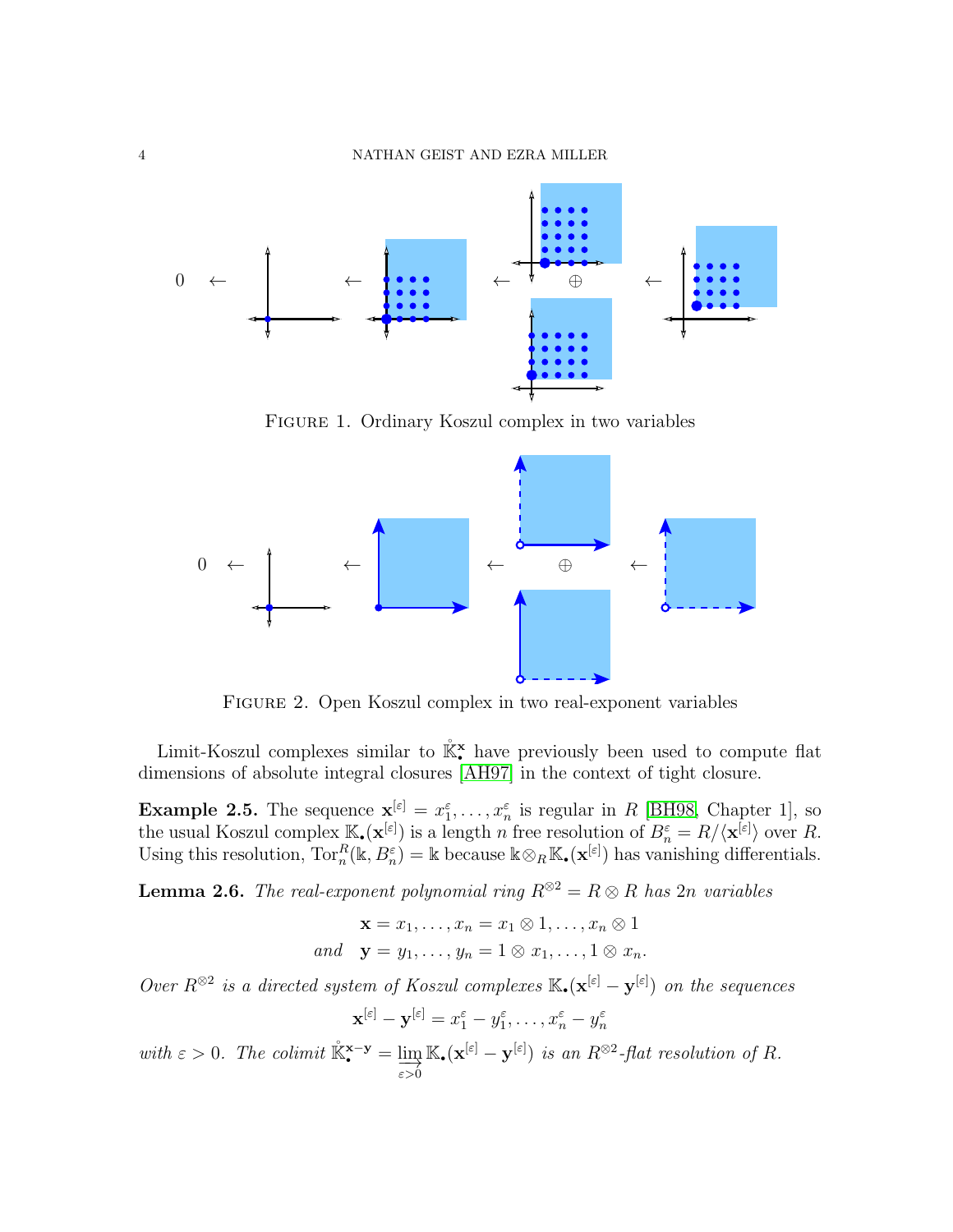*Proof.* The general case is the tensor product over  $\mathbb{k}$  of n copies of the case  $n = 1$ , which in turn reduces to the calculation  $R^{\otimes 2}/\langle x^{\varepsilon} - y^{\varepsilon} | \varepsilon > 0 \rangle \cong R$ .

<span id="page-4-3"></span>**Definition 2.7.** Denote by  $R^{\mathbf{x}}$  and  $R^{\mathbf{y}}$  the copies of R embedded in  $R^{\otimes 2}$  as  $R \otimes 1$  and  $1 \otimes R$ . Fix an  $R^{\mathbf{x}}$ -module M.

- 1. Write  $M^{\mathbf{y}}$  for the corresponding  $R^{\mathbf{y}}$ -module, with the **x** variables renamed to **y**.
- 2. The open total Koszul complex of an R<sup>x</sup>-module M is  $\mathbb{R}^{\mathbf{x}-\mathbf{y}}(M) = \mathbb{R}^{\mathbf{x}-\mathbf{y}} \otimes_{R^{\mathbf{y}}} M^{\mathbf{y}}$ .

<span id="page-4-4"></span>**Remark 2.8.** By Definition [2.2,](#page-2-2) each of the  $4^n$  summands of  $\mathbb{K}^{x-y}$  in Lemma [2.6](#page-3-3) is the tensor product over  $\mathbb k$  of an orthant  $R^{\mathbf x}$ -ideal and an orthant  $R^{\mathbf y}$ -ideal.

<span id="page-4-1"></span>**Theorem 2.9.** The open total Koszul complex  $\mathbb{K}^{\mathbf{x}-\mathbf{y}}(M)$  is a length n resolution of M over  $R^{\otimes 2}$  for any  $R^{\mathbf{x}}$ -module M. This resolution is flat over  $R^{\mathbf{x}}$ ; more precisely, as an  $R^{\mathbf{x}}$ -module  $\mathbb{K}_{\bullet}^{\mathbf{x}-\mathbf{y}}(M)$  is a direct sum of orthant  $R^{\mathbf{x}}$ -ideals.

*Proof.* The tensor product  $\mathbb{R}^{x-y} \otimes_{R_y} M^y$  is over  $R^y$  and hence converts the orthant R<sup>x</sup>-ideal decomposition for  $\mathbb{K}^{x-y}$  afforded by Remark [2.8](#page-4-4) into one for  $\mathbb{K}^{x-y}(M)$ .

Since tensor products commute with colimits,  $\mathbb{R}^{\mathbf{x}-\mathbf{y}}(M) = \underline{\lim}_{\varepsilon>0} \mathbb{K}^{\varepsilon}(M)$ , where  $\mathbb{K}_{\bullet}^{\varepsilon}(M) = \mathbb{K}_{\bullet}(\mathbf{x}^{[\varepsilon]} - \mathbf{y}^{[\varepsilon]}) \otimes_{R^{\mathbf{y}}} M^{\mathbf{y}}$ . Each complex  $\mathbb{K}_{\bullet}^{\varepsilon}(M)$  is the ordinary Koszul complex of the sequence  $\mathbf{x}^{[\varepsilon]} - \mathbf{y}^{[\varepsilon]}$  on the  $R^{\otimes 2}$ -module  $R^{\otimes 2} \otimes_{R^{\mathbf{y}}} M^{\mathbf{y}}$ . But  $\mathbf{x}^{[\varepsilon]} - \mathbf{y}^{[\varepsilon]}$  is a regular sequence on this module because the x variables are algebraically independent from the **y** variables. Thus  $\mathbb{K}_{\bullet}^{\varepsilon}(M)$  is acyclic by exactness of colimits. Moreover, again by algebraic independence, the nonzero homology of  $\mathbb{K}^{\varepsilon}(M)$  is naturally the  $R^{\mathbf{y}}$ -module  $M^{\mathbf{y}},$ with an action of  $\mathbb{k}[\mathbf{x}^{[\varepsilon]}]$  where  $x_i^{\varepsilon}$  acts the same way as  $y_i^{\varepsilon}$  due to the relation  $x_i^{\varepsilon} - y_i^{\varepsilon}$ .  $\Box$ 

<span id="page-4-0"></span>Corollary 2.10. The n-variable real-exponent polynomial ring has flat dimension n.

<span id="page-4-5"></span>*Proof.* Example [2.5](#page-3-0) implies that fl.dim  $R \ge n$ , and fl.dim  $R \le n$  by Theorem [2.9.](#page-4-1)  $\Box$ 

# 3. GLOBAL DIMENSION  $n + 1$

<span id="page-4-2"></span>**Lemma 3.1.** Fix an orthant ideal  $\mathcal{O} \neq R$ . Choose a sequence  $\{\varepsilon_k\}_{k\in\mathbb{N}}$  such that  $\varepsilon_k = (\varepsilon_{1k}, \ldots, \varepsilon_{nk}) \in \mathbb{R}_+^n$  has

- $\varepsilon_{ik} = 0$  for all k if the i<sup>th</sup> factor of  $\mathcal O$  is  $R_1$  and
- $\{\varepsilon_{ik}\}_{k\in\mathbb{N}}$  strictly decreases with limit 0 if the i<sup>th</sup> factor of  $\mathcal O$  is  $\mathfrak m_1$ .

Let  $F = \bigoplus_k \langle \mathbf{x}^{\varepsilon_k} \rangle$  be the direct sum of the principal ideals in R generated by the monomials with degrees  $\varepsilon_k$ . Each summand  $\langle \mathbf{x}^{\varepsilon_k} \rangle$  is free with basis vector  $1_k$ , and  $\mathcal O$  has a free resolution  $0 \leftarrow F \leftarrow F \leftarrow 0$  whose differential sends  $1_k \in \langle \mathbf{x}^{\varepsilon_k} \rangle$  to  $1_k - \mathbf{x}^{\varepsilon_k - \varepsilon_{k+1}} 1_{k+1}$ .

*Proof.* The augmentation map  $\mathcal{O} \leftarrow F$  sends  $1_k$  to  $\mathbf{x}^{\varepsilon_k}$ . It is surjective by definition of  $\mathcal{O}$ . Since  $\alpha$  is graded by the monoid  $\mathbb{R}^n_+$ , its kernel can be calculated degree by degree. In degree  $\mathbf{a} \in \mathbb{R}_+$  the kernel is spanned by all differences  $\mathbf{x}^{\mathbf{a}-\varepsilon_k}1_k - \mathbf{x}^{\mathbf{a}-\varepsilon_\ell}1_\ell$  such that  $\varepsilon_k$  and  $\varepsilon_\ell$  both weakly precede a; indeed, this subspace of the a-graded component  $F_a$ has codimension 1, and it is contained in the kernel because  $\mathbf{x}^{\mathbf{a}-\varepsilon_k}\mathbf{x}^{\varepsilon_k} = \mathbf{x}^{\mathbf{a}-\varepsilon_\ell}\mathbf{x}^{\varepsilon_\ell}$ . The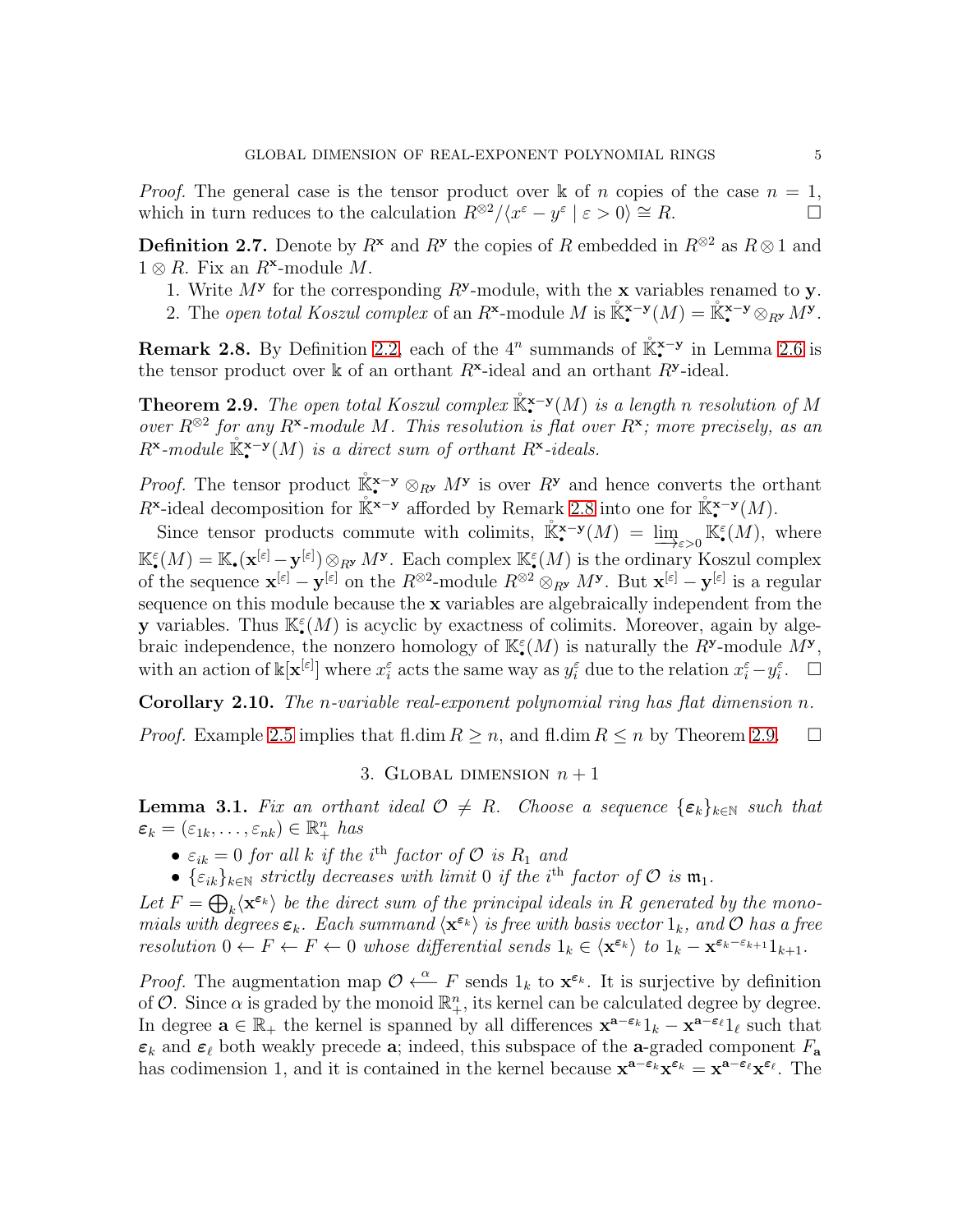### 6 NATHAN GEIST AND EZRA MILLER

differential is injective because each element  $f \in F$  has nonzero coefficient on a basis vector  $1_k$  with k maximal, and the image of f has nonzero coefficient on  $1_{k+1}$ .

<span id="page-5-0"></span>**Lemma 3.2.**  $\mathbb{k} = R_1/\mathfrak{m}_1$  has a free resolution of length 2, and  $\text{Ext}_{R_1}^2(\mathbb{k}, F) \neq 0$ .

*Proof.* The resolution of  $\mathfrak{m}_1$  over  $R_1$  in Lemma [3.1](#page-4-2) (with  $n = 1$ ) can be augmented and composed with the inclusion  $R_1 \leftrightarrow \mathfrak{m}_1$  to yield a free resolution of k over  $R_1$ . The long exact sequence from  $0 \leftarrow \mathbb{k} \leftarrow R_1 \leftarrow \mathfrak{m}_1 \leftarrow 0$  implies that  $\text{Ext}_{R_1}^{i+1}(\mathbb{k}, -) \cong \text{Ext}_{R_1}^{i}(\mathfrak{m}_1, -)$ for  $i \geq 1$ . Now apply Hom $(\mathfrak{m}_1, -)$  to the exact sequence  $0 \to F \to F \to \mathfrak{m}_1 \to 0$ . The first few terms are  $0 \to \text{Hom}(\mathfrak{m}_1, F) \to \text{Hom}(\mathfrak{m}_1, F) \to R_1 \to \text{Ext}^1(\mathfrak{m}_1, F)$ . The image of  $\text{Hom}(\mathfrak{m}_1, F) \to R_1$  is  $\mathfrak{m}_1$ , so  $\Bbbk \hookrightarrow \text{Ext}^1(\mathfrak{m}_1, F) \cong \text{Ext}^2(\Bbbk, F)$  is nonzero.

Remark 3.3. Any ideal that is a countable (but not finite) union of a chain of principal ideals has projective dimension 1 [\[Oso74,](#page-9-2) p.14]. But it is convenient to have an explicit free resolution of  $m_1$  over  $R_1$ , and it is no extra work to resolve all orthant ideals.

<span id="page-5-1"></span>**Proposition 3.4.** Set  $\mathfrak{m}_1 = \langle x_n^{\varepsilon} | \varepsilon > 0 \rangle$  and  $J = \langle x_1, \ldots, x_{n-1} \rangle \subseteq R$ . Using  $x = x_n$ for  $R_1$ , consider the  $R_1$ -module F in Lemma [3.2](#page-5-0) with  $n = 1$  as an R-module via  $R \rightarrow R_1$ , where  $x_i^{\varepsilon} \mapsto 0$  for all  $\varepsilon > 0$  and  $i \leq n-1$ . Then  $\text{Ext}_{R}^{n+1}(R/I, F) \neq 0$  when  $I = J + \mathfrak{m}_1$ .

*Proof.* Let  $\mathbb{F}_{\bullet}: 0 \leftarrow R_1 \leftarrow F \leftarrow F \leftarrow 0$  be the  $R_1$ -free resolution of k obtained by augmenting the resolution of  $\mathfrak{m}_1$  in Lemma [3.1](#page-4-2) with  $n = 1$ . Let  $\mathbb{K}_{\bullet} = \mathbb{K}_{\bullet}^{R_{n-1}}(\mathbf{x}_{n-1})$  be the ordinary Koszul complex over  $R_{n-1}$  on the sequence  $\mathbf{x}_{n-1} = x_1, \ldots, x_{n-1}$ , which is a free resolution of  $R_{n-1}/\mathbf{x}_{n-1}R_{n-1}$  over  $R_{n-1}$ . Then Tot( $\mathbb{F}_{\bullet} \otimes_{\mathbb{K}} \mathbb{K}_{\bullet}$ ) is a free resolution of  $R/I$  over R. On the other hand,

$$
\mathbb{F}_{\bullet} \otimes_{\mathbb{K}} \mathbb{K}_{\bullet} \cong \mathbb{F}_{\bullet} \otimes_{R_1} R_1 \otimes_{\mathbb{K}} R_{n-1} \otimes_{R_{n-1}} \mathbb{K}_{\bullet}
$$
  
\n
$$
\cong \mathbb{F}_{\bullet} \otimes_{R_1} R \otimes_{R_{n-1}} \mathbb{K}_{\bullet}
$$
  
\n
$$
\cong \mathbb{F}_{\bullet} \otimes_{R_1} R \otimes_{R} R \otimes_{R_{n-1}} \mathbb{K}_{\bullet}
$$
  
\n
$$
= \mathbb{F}_{\bullet}^{R} \otimes_{R} \mathbb{K}_{\bullet}^{R},
$$

where  $\mathbb{F}_{\bullet}^{R} = \mathbb{F}_{\bullet} \otimes_{R_{1}} R$  is an R-free resolution of  $R/\mathfrak{m}_{1}R$  and the ordinary Koszul complex  $\mathbb{K}_{\bullet}^{R} = R \otimes_{R_{n-1}} \mathbb{K}_{\bullet} = \mathbb{K}_{\bullet}^{R}(\mathbf{x}_{n-1})$  of the sequence  $\mathbf{x}_{n-1}$  in R is an R-free resolution of  $R/J$ . Using  $(-)^*$  to denote the free dual  $\text{Hom}_R(-, R)$ , compute

<span id="page-5-2"></span>(3.1) 
$$
\operatorname{Hom}_R(\mathbb{F}_\bullet^R \otimes_R \mathbb{K}_\bullet^R, F) \cong \operatorname{Hom}_R(\mathbb{F}_\bullet^R, \operatorname{Hom}_R(\mathbb{K}_\bullet^R, F))
$$

$$
\cong \operatorname{Hom}_R(\mathbb{F}_\bullet^R, (\mathbb{K}_\bullet^R)^* \otimes_R F)
$$

$$
\cong \operatorname{Hom}_R(\mathbb{F}_\bullet^R, (\mathbb{K}_\bullet^R)^* \otimes_R R_1 \otimes_{R_1} F),
$$

where the bottom isomorphism is because the R-action on F factors through  $R_1$ . The differentials of the complex  $(\mathbb{K}_{\bullet}^R)^* \otimes_R R_1 \cong (\mathbb{K}_{\bullet}^R)^* \otimes_{R_{n-1}} \mathbb{k}$  all vanish, and this complex has cohomology  $R_1^{\binom{n-1}{q}}$  $\frac{1}{1}$  <sup>q</sup> in degree q. Hence the total complex of Eq. [\(3.1\)](#page-5-2) has homology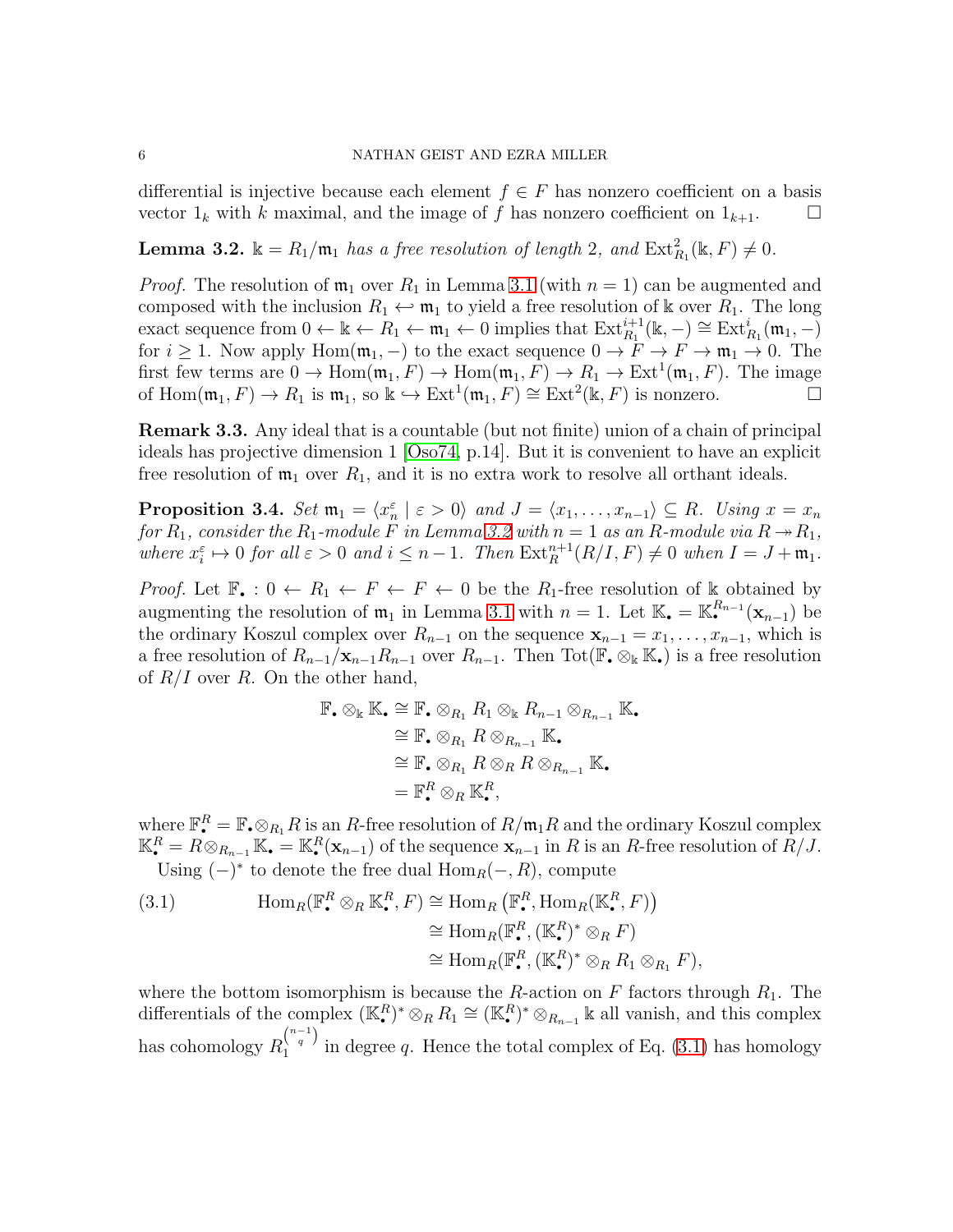$$
\operatorname{Ext}_{R}^{i}(R/I, F) \cong \bigoplus_{p+q=i} H_{p} \operatorname{Hom}_{R} \left( \mathbb{F}_{\bullet}^{R}, F^{n-1 \choose q} \right)
$$

$$
\cong \bigoplus_{p+q=i} H_{p} \operatorname{Hom}_{R_{1}} \left( \mathbb{F}_{\bullet}, F^{n-1 \choose q} \right)
$$

$$
\cong \bigoplus_{p+q=i} \operatorname{Ext}_{R_{1}}^{p} \left( \mathbb{k}, F^{n-1 \choose q} \right),
$$

where the middle isomorphism is again because the R-action on  $F$  factors through  $R_1$ . Taking  $p = 2$  and  $q = n - 1$  yields the nonvanishing by Lemma [3.2.](#page-5-0)

Remark 3.5. The proof of Proposition [3.4](#page-5-1) is essentially a Grothendieck spectral sequence for the derived functors of the composite  $\text{Hom}_{R_1}(\mathbb{k},-) \circ \text{Hom}_{R_{n-1}}(R_{n-1}/\mathbf{x}_{n-1},-)$ but the elementary Koszul argument isn't more lengthy than verifying the hypotheses.

<span id="page-6-0"></span>**Theorem 3.6.** The n-variable real-exponent polynomial ring has global dimension  $n+1$ .

*Proof.* Proposition [3.4](#page-5-1) yields the lower bound gl.dim  $R \geq n+1$ . For the opposite bound, given any R-module  $M$ , each module in the length  $n$  flat resolution from Theorem [2.9](#page-4-1) has a free resolution of length at most 1 by Lemma [3.1.](#page-4-2) By the comparison theorem for projective resolutions [\[Wei94,](#page-9-0) Theorem 2.2.6], the differentials of the flat resolution lift to chain maps of these free resolutions. The total complex of the resulting double complex has length at most  $n + 1$ .

**Remark 3.7.** As an  $\mathbb{R}^n$ -graded module, the quotient  $R/I$  in Proposition [3.4](#page-5-1) is nonzero only in degrees from  $\mathbb{R}^{n-1} \subseteq \mathbb{R}^n$ . Hence  $R/I$  is ephemeral [\[BP21\]](#page-8-9), meaning more or less that its set of nonzero degrees has measure 0. The projective dimension exceeding *n* is not due solely to this ephemerality. Indeed, multiplication by  $x_n^1$  induces an inclusion of  $R/I$  into  $R/I'$  for  $I' = \langle x_1, \ldots, x_{n-1} \rangle + \langle x_n^{\varepsilon} | \varepsilon > 1 \rangle$ , which is supported on a unit cube in  $\mathbb{R}^n_+$  that is neither open nor closed. Theorem [3.6](#page-6-0) implies that  $\text{Ext}^{n+1}_R(R/I',N) \twoheadrightarrow \text{Ext}^{n+1}_R(x_nR/I,N)$  is surjective for all modules N, so  $R/I'$ has projective dimension  $n + 1$ . On the other hand, it could be the closed right endpoints [\[KMMR21\]](#page-8-14)—that is, closed socle elements [\[Mil20c,](#page-8-3) Section 4.1]—that cause the problem. Thus it could be that sheaves in the conic topology (" $\gamma$ -topology"; see [\[KS18,](#page-8-7) [Mil20b,](#page-8-8) [BP21\]](#page-8-9)) have consistently lower projective dimensions.

# 4. Dense exponent sets

<span id="page-6-2"></span>The results in Sections [2](#page-2-3) and [3](#page-4-5) extend to monoid algebras for positive cones of subgroups of  $\mathbb{R}^n$  satisfying a mild density condition. Applications to noncommutative toric geometry should require restriction to subgroups of this sort.

<span id="page-6-1"></span>**Definition 4.1.** Let  $G \subseteq \mathbb{R}^n$  be a subgroup whose intersection with each coordinate ray  $\rho$  of  $\mathbb{R}^n$  is dense. Write  $G_+ = G \cap \mathbb{R}^n_+$  for the positive cone in  $G$ , set  $\rho = \rho \cap \mathbb{R}^n_+ \setminus \{\mathbf{0}\},\$ and let  $\mathring{G}_+ = \prod_{\rho} G \cap \mathring{\rho}_+$  be the set of points in G whose projections to all coordinate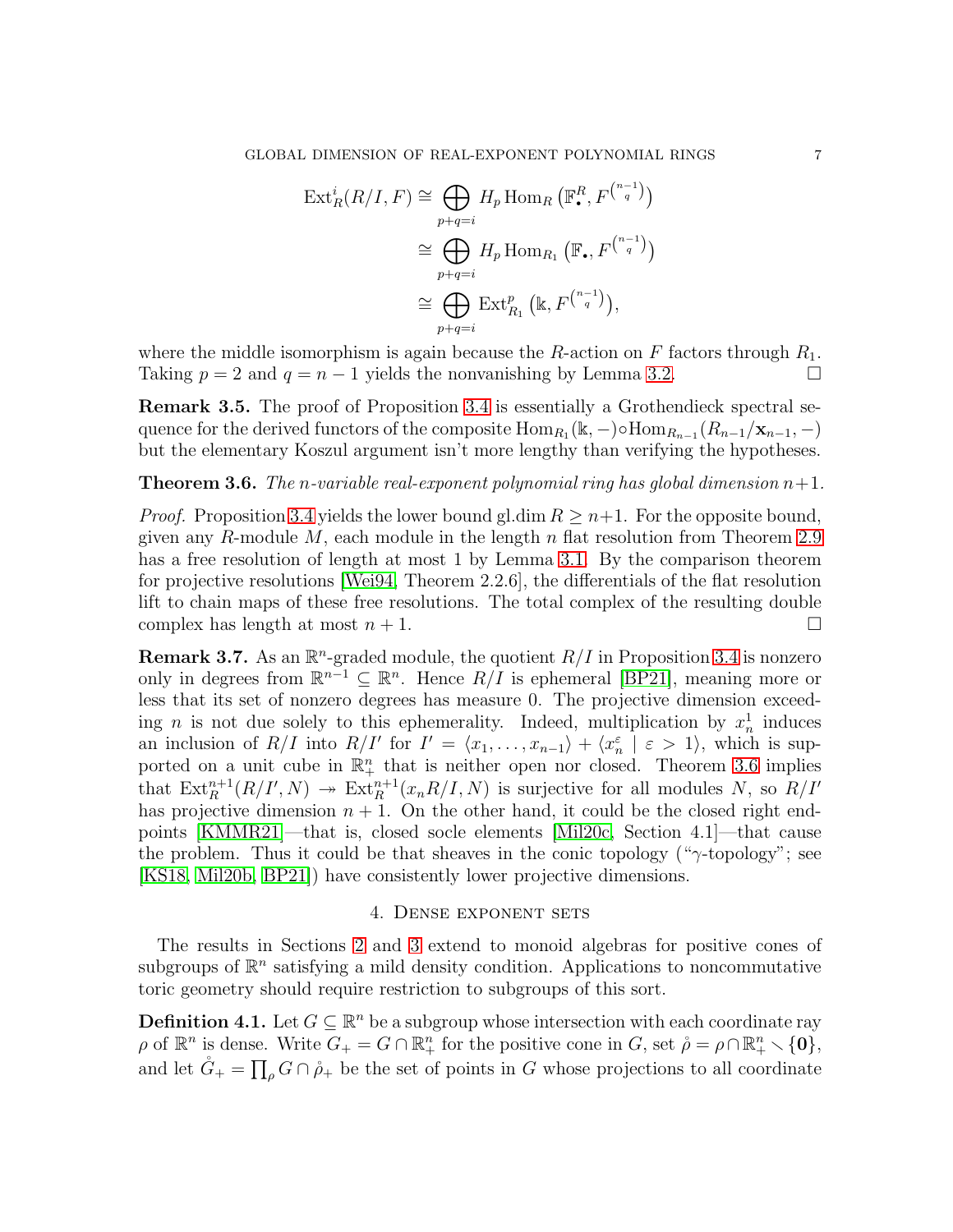rays are strictly positive and still lie in G. Set  $R_G = \mathbb{k}[G_+]$ , the monoid algebra of  $G_+$ over k. Let  $R_G^{\mathbf{x}}$  and  $R_G^{\mathbf{y}}$  be the copies of  $R_G$  embedded in  $R_G^{\otimes 2}$  as  $R_G \otimes 1$  and  $1 \otimes R_G$ . For  $\boldsymbol{\varepsilon} \in \mathring{G}_+$  let  $\mathbf{x}^{[\boldsymbol{\varepsilon}]} = x_1^{\varepsilon_1}$  $x_1^{\varepsilon_1}, \ldots, x_n^{\varepsilon_n}$  be the corresponding sequence of elements in  $R_G$ .

- 1. The open Koszul complex over  $R_G$  is the colimit  $\mathbb{K}^{\mathbf{x}}_{\bullet} = \lim_{\sigma \in \mathring{G}_+} \mathbb{K}_{\bullet}(\mathbf{x}^{[\varepsilon]})$ .
- 2. Fix an  $R_G^{\mathbf{x}}$ -module M. Write  $M^{\mathbf{y}}$  for the corresponding  $R_G^{\mathbf{y}}$ -module, with the **x** variables renamed to y. With notation for variables as in Lemma [2.6,](#page-3-3) the open total Koszul complex of M is the colimit  $\mathbb{K}^{x-y}(M) = \varinjlim_{\varepsilon \in \mathring{G}_+} \mathbb{K}_\bullet(\mathbf{x}^{[\varepsilon]} - \mathbf{y}^{[\varepsilon]}) \otimes_{R^y} M^y$ .
- 3. Given a subset  $\sigma \subseteq \{1, \ldots, n\}$ , the *orthant ideal*  $I_{\sigma} \subseteq R_G$  is generated by all monomials  $\mathbf{x}^{\varepsilon}$  for  $\varepsilon \in G_+$  such that  $\varepsilon_i > 0$  for all  $i \in \sigma$ .

**Example 4.2.** Let G be generated by  $\begin{bmatrix} 2 \\ 0 \end{bmatrix}$  $\begin{bmatrix} 2 \\ 0 \end{bmatrix}, \begin{bmatrix} \pi \\ 0 \end{bmatrix}$  $\left[ \begin{smallmatrix} \pi \ 0 \end{smallmatrix} \right], \left[ \begin{smallmatrix} 1 \ 1 \end{smallmatrix} \right]$  $\begin{bmatrix} 1 \\ 1 \end{bmatrix}, \begin{bmatrix} 0 \\ e \end{bmatrix}$  $e^0$ ] as a subgroup of  $\mathbb{R}^2$ , so G consists of the integer linear combinations of these four vectors. The intersection  $G \cap \rho^y$ with the y-axis  $\rho^y$  arises from integer coefficients  $\alpha$ ,  $\beta$ ,  $\gamma$ , and  $\delta$  such that

$$
\begin{bmatrix} 0 \\ y \end{bmatrix} = \alpha \begin{bmatrix} 2 \\ 0 \end{bmatrix} + \beta \begin{bmatrix} \pi \\ 0 \end{bmatrix} + \gamma \begin{bmatrix} 1 \\ 1 \end{bmatrix} + \delta \begin{bmatrix} 0 \\ e \end{bmatrix}.
$$

This occurs precisely when  $2\alpha + \pi\beta + \gamma = 0$ , and in that case  $y = \gamma + \delta e$ . Since  $\pi$ is irrational it is linearly independent from 1 over the integers, so  $\beta = 0$  and hence  $\gamma = -2\alpha$  is always an even integer. Since e is irrational, the only integer points in  $G \cap \rho^y$  have even y-coordinate:

$$
G \cap \rho^y = \left\langle \begin{bmatrix} 0 \\ 2 \end{bmatrix}, \begin{bmatrix} 0 \\ e \end{bmatrix} \right\rangle.
$$

The point  $\begin{bmatrix} 1 \\ 1 \end{bmatrix}$  $\begin{bmatrix} 1 \\ 1 \end{bmatrix} \in G$  has strictly positive projection to  $\rho^y$ , but that projection lands outside of G. Hence  $\mathring{G}_+ = G \cap \mathring{\rho}_+^x \times G \cap \mathring{\rho}_+^y$  is a proper subgroup of G, given the strictly positive point  $\begin{bmatrix} 1 \\ 1 \end{bmatrix}$  $\begin{bmatrix} 1 \\ 1 \end{bmatrix} \in G_+ \setminus \mathring{G}_+$ . Nonetheless,  $\mathring{G}_+$  contains positive real multiples of  $\begin{bmatrix} 1 \\ 1 \end{bmatrix}$  $\begin{bmatrix} 1 \\ 1 \end{bmatrix}$ approaching the origin, which is all the colimit in the proof of Theorem [4.3](#page-7-0) requires.

<span id="page-7-0"></span>**Theorem 4.3.** If a subgroup  $G \subseteq \mathbb{R}^n$  is dense in every coordinate subspace of  $\mathbb{R}^n$  as in Definition [4.1,](#page-6-1) then Theorem [2.9](#page-4-1) holds verbatim with  $R_G = \mathbb{K}[G \cap \mathbb{R}^n_+]$  in place of R. Consequently, the ring  $R_G$  has flat dimension n and global dimension  $n + 1$ .

*Proof.* For  $\sigma \subseteq \{1, \ldots, n\}$  and  $\boldsymbol{\varepsilon} \in \mathbb{R}^n$  let  $\boldsymbol{\varepsilon}_{\sigma} \in \mathbb{R}^n$  be the restriction of  $\boldsymbol{\varepsilon}$  to  $\sigma$ , so  $\boldsymbol{\varepsilon}_{\sigma}$  has entry 0 in the coordinate indexed by every  $j \notin \sigma$ . The  $2^n$  summands of  $\mathbb{K}^{\mathbf{x}}$  are orthant ideals because  $\mathbb{K}_i(\mathbf{x}^{[\varepsilon]}) \cong \bigoplus_{|\sigma|=i} \langle \mathbf{x}^{\varepsilon_{\sigma}} \rangle$  naturally with respect to the inclusions induced by the colimit defining  $\mathbb{K}^{\mathbf{x}}$ . Each orthant ideal is flat because this colimit is filtered: given two vectors  $\varepsilon_1, \varepsilon_2 \in \mathring{G}_+$ , the coordinatewise minimum  $\varepsilon_1 \wedge \varepsilon_2 \in \mathbb{R}^n_+$  lies in  $\mathring{G}_+$ because its projection to each ray lies in  $G$ . Proposition [2.4](#page-2-0) therefore generalizes to  $R_G$ by the exactness of colimits and the cokernel calculation  $k = R_G/m$  for the G-graded maximal ideal  $\mathfrak{m} = \langle \mathbf{x}^{\varepsilon} \mid \mathbf{0} \neq \varepsilon \in G_+ \rangle$ . Example [2.5](#page-3-0) generalizes with no additional work. Lemma [2.6](#page-3-3) generalizes by exactness of colimits and the cokernel calculation  $R_G \cong R_G^{\otimes 2}/\langle \mathbf{x}^{[\varepsilon]} - \mathbf{y}^{[\varepsilon]} \mid \mathbf{0} \neq \varepsilon \in G_+ \rangle$ . The conclusion of Remark [2.8](#page-4-4) generalizes, but the reason is direct calculation of  $\mathbb{K}_{\bullet}(\mathbf{x}^{[\varepsilon]} - \mathbf{y}^{[\varepsilon]})$  as was done for  $\mathbb{K}_{i}^{\mathbf{x}}$ . The original proof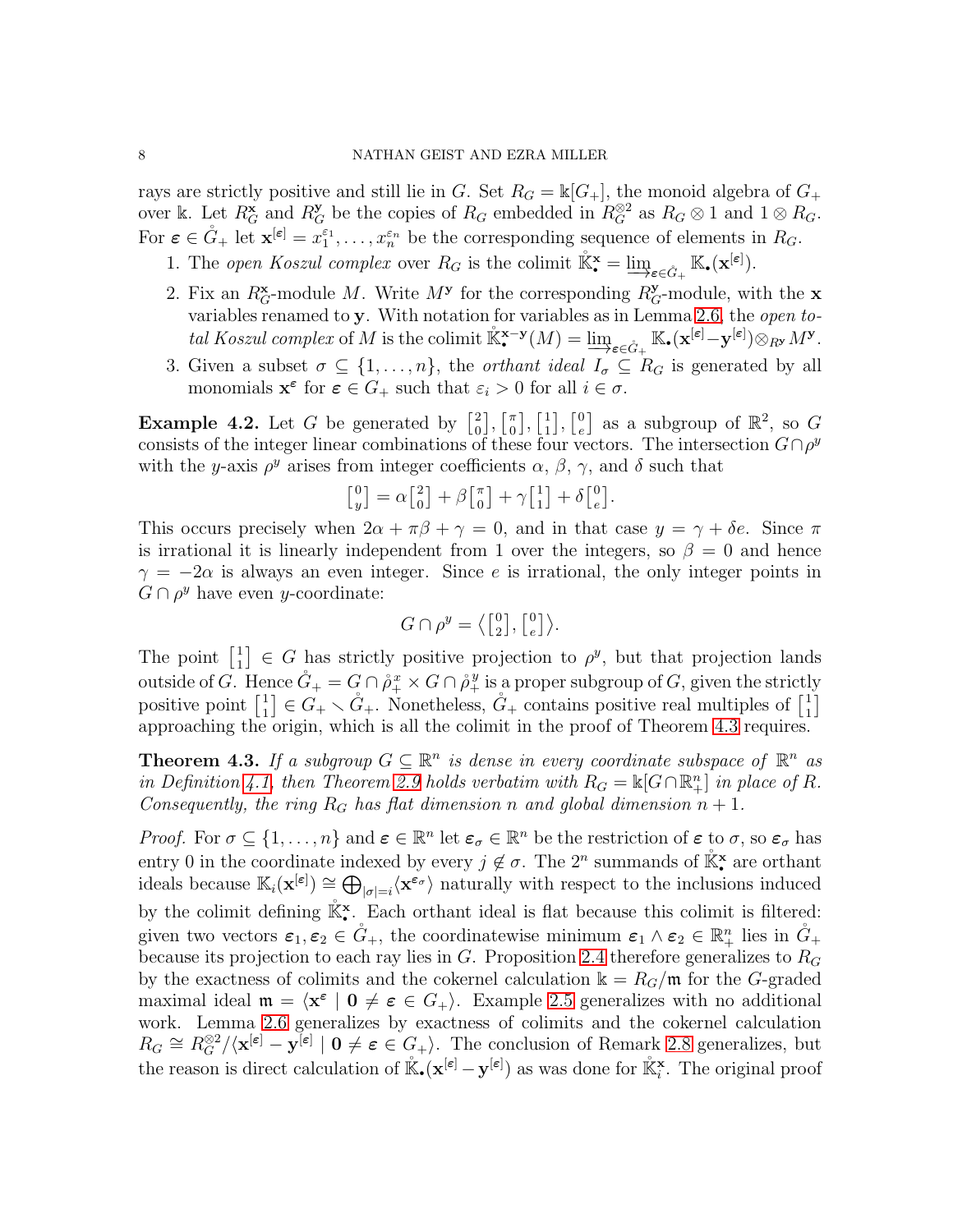of Theorem [2.9](#page-4-1) uses that tensor products commute with colimits, but the generalized proof avoids that argument by simply defining  $\mathbb{K}^{\mathbf{x}-\mathbf{y}}$  as the relevant colimit. The rest of the proof and the generalization of the flat dimension claim in Corollary [2.10](#page-4-0) work mutatis mutandis, given the strengthened versions of the results they cite.

The orthant ideal resolution in Lemma [3.1](#page-4-2) generalizes to  $R_G$  by the density hypothesis, including specifically the part about intersecting with coordinate subspaces. The Ext calculation in Lemma [3.2](#page-5-0) works again by density of the exponent set of  $\mathfrak{m}_1$  in  $\mathbb{R}_+$ . The statement and proof of Proposition [3.4](#page-5-1) work mutatis mutandis for  $R<sub>G</sub>$  in place of R as long as the power of  $x_i$  generating J lies in the intersection of G with the corresponding coordinate ray of  $\mathbb{R}^n$ . The proof of Theorem [3.6](#page-6-0) then works verbatim, given the strengthened versions of the results it cites.  $\Box$ 

### **REFERENCES**

- <span id="page-8-12"></span>[AH97] Ian Aberbach and Melvin Hochster, Finite Tor dimension and failure of coherence in absolute integral closures, J. Pure Appl. Algebra  $122$  (1997), no. 3, 171–184.
- <span id="page-8-0"></span>[AB57] Maurice Auslander and David A. Buchsbaum, *Homological dimension in local rings*, Trans. Amer. Math. Soc. 85 (1957), 390–405.
- <span id="page-8-1"></span>[Bas60] Hyman Bass, Finitistic dimension and a homological generalization of semi-primary rings, Trans. Amer. Math. Soc. 95 (1960), 466–488.
- <span id="page-8-9"></span>[BP21] Nicolas Berkouk and François Petit, Ephemeral persistence modules and distance compar*ison*, Algebraic and Geometric Topology 21 (2021) 247–277. doi:10.2140/agt.2021.21.247 arXiv:math.AT/1902.09933v1
- <span id="page-8-13"></span>[BH98] Winfried Bruns and Jürgen Herzog, *Cohen–Macaulay rings*, Cambridge Studies in Advanced Mathematics Vol. 39, Cambridge University Press, Cambridge, 1993.
- <span id="page-8-6"></span>[BM20] Peter Bubenik and Nikola Milicevic, Homological algebra for persistence modules, Foundations of Computational Mathematics, to appear, 2020. arXiv:math.AT/1905.05744
- <span id="page-8-2"></span>[EMO20] John Eagon, Ezra Miller, and Erika Ordog, Minimal resolutions of monomial ideals, 30 pages, submitted. arXiv:math.AC/1906.08837v2
- <span id="page-8-7"></span>[KS18] Masaki Kashiwara and Pierre Schapira, Persistent homology and microlocal sheaf theory, J. of Appl. and Comput. Topology 2, no. 1–2 (2018), 83–113. arXiv:math.AT/1705.00955v6
- <span id="page-8-4"></span>[KLMV20] Ludmil Katzarkov, Ernesto Lupercio, Laurent Meersseman, and Alberto Verjovsky, Quantum (non-commutative) toric geometry: foundations, preprint, 2020. arXiv:math.SG/ 2002.03876
- <span id="page-8-14"></span>[KMMR21] Woojin Kim, Ezra Miller, Samantha Moore, and Margaret Regan, Functorial endpoints for multiparameter persistence, draft, 2021.
- <span id="page-8-11"></span>[Laz64] Daniel Lazard, Sur les modules plats, C. R. Acad. Sci. Paris 258 (1964), 6313–6316.
- <span id="page-8-5"></span>[Les15] Michael Lesnick, The theory of the interleaving distance on multidimensional persistence modules, Foundations of Computational Mathematics (2015), no. 15, 613–650. doi:10.1007/s10208-015-9255-y arXiv:math.CG/1106.5305
- <span id="page-8-10"></span>[Mil20a] Ezra Miller, Homological algebra of modules over posets, submitted, 2020. arXiv:math.AT/ 2008.00063
- <span id="page-8-8"></span>[Mil20b] Ezra Miller, Stratifications of real vector spaces from constructible sheaves with conical microsupport, submitted, 2020. arXiv:math.AT/2008.00091
- <span id="page-8-3"></span>[Mil20c] Ezra Miller, *Essential graded algebra over polynomial rings with real exponents*, submitted, 2020. arXiv:math.AC/2008.03819